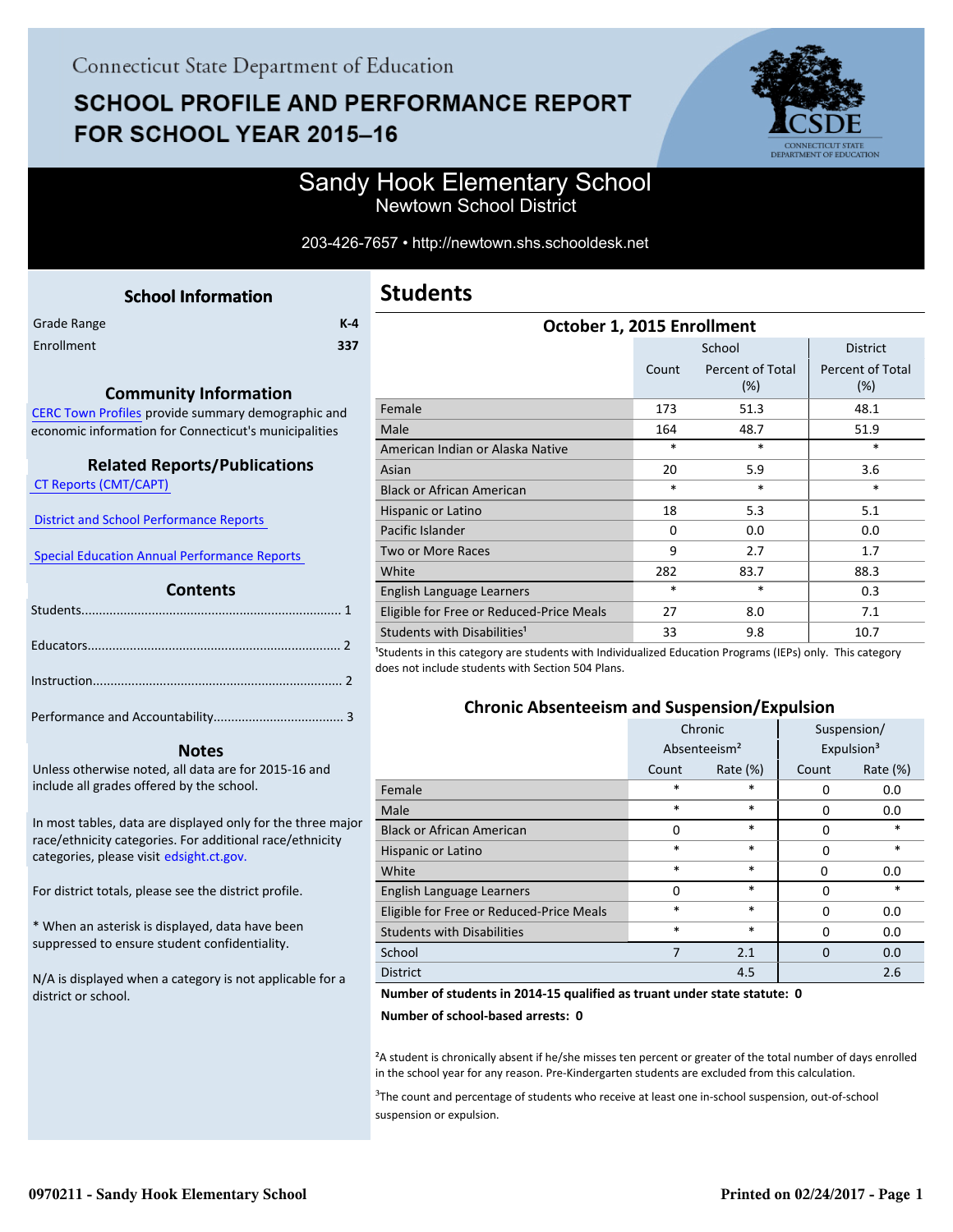## School Profile and Performance Report for School Year 2015-16 Sandy Hook Elementary School Newtown School District

### **Educators**

#### **Full-Time Equivalent (FTE)<sup>1</sup> Staff**

| <b>General Education</b><br>27.0<br>Teachers and Instructors<br>Paraprofessional Instructional Assistants<br><b>Special Education</b><br><b>Teachers and Instructors</b><br>Paraprofessional Instructional Assistants<br><b>Administrators, Coordinators and Department Chairs</b><br>School Level | <b>FTE</b> |
|----------------------------------------------------------------------------------------------------------------------------------------------------------------------------------------------------------------------------------------------------------------------------------------------------|------------|
|                                                                                                                                                                                                                                                                                                    |            |
|                                                                                                                                                                                                                                                                                                    |            |
|                                                                                                                                                                                                                                                                                                    | 7.3        |
|                                                                                                                                                                                                                                                                                                    |            |
|                                                                                                                                                                                                                                                                                                    | 3.0        |
|                                                                                                                                                                                                                                                                                                    | 9.5        |
|                                                                                                                                                                                                                                                                                                    |            |
|                                                                                                                                                                                                                                                                                                    | 2.0        |
| Library/Media                                                                                                                                                                                                                                                                                      |            |
| Specialists (Certified)                                                                                                                                                                                                                                                                            | 1.0        |
| <b>Support Staff</b>                                                                                                                                                                                                                                                                               | 0.9        |
| Instructional Specialists Who Support Teachers                                                                                                                                                                                                                                                     | 3.0        |
| Counselors, Social Workers and School Psychologists                                                                                                                                                                                                                                                | 3.0        |
| <b>School Nurses</b>                                                                                                                                                                                                                                                                               | 1.1        |
| <b>Other Staff Providing Non-Instructional Services/Support</b><br>12.2                                                                                                                                                                                                                            |            |

<sup>1</sup>In the full-time equivalent count, staff members working part-time in the school are counted as a fraction of full-time. For example, a teacher who works half-time in a school contributes 0.50 to the school's staff count.

| <b>Educators by Race/Ethnicity</b>         |          |                         |                         |  |  |  |
|--------------------------------------------|----------|-------------------------|-------------------------|--|--|--|
|                                            |          | School                  | <b>District</b>         |  |  |  |
|                                            | Count    | Percent of Total<br>(%) | Percent of Total<br>(%) |  |  |  |
| American Indian or Alaska<br><b>Native</b> | O        | 0.0                     | 0.2                     |  |  |  |
| Asian                                      | 0        | 0.0                     | 0.9                     |  |  |  |
| <b>Black or African American</b>           | 0        | 0.0                     | 0.5                     |  |  |  |
| Hispanic or Latino                         | 0        | 0.0                     | 1.6                     |  |  |  |
| Pacific Islander                           | O        | 0.0                     | 0.0                     |  |  |  |
| Two or More Races                          | $\Omega$ | 0.0                     | 0.0                     |  |  |  |
| White                                      | 44       | 100.0                   | 96.9                    |  |  |  |

#### **Classes Taught by Highly Qualified Teachers**²

|                                           | Percent of Total (%) |  |  |  |
|-------------------------------------------|----------------------|--|--|--|
| School                                    | 99.2                 |  |  |  |
| <b>School Poverty Quartile: Low</b>       |                      |  |  |  |
| State High Poverty Quartile Schools       | 97.6                 |  |  |  |
| <b>State Low Poverty Quartile Schools</b> | 99.6                 |  |  |  |

<sup>2</sup>Core academic classes taught by teachers who are fully certified to teach in that subject area.

#### **Classroom Teacher Attendance, 2014-15**

|                                             | School | <b>District</b> |
|---------------------------------------------|--------|-----------------|
| Average # of FTE Days Absent Due to Illness | 8.2    | 9.6             |
| or Personal Time                            |        |                 |

## **Instruction and Resources**

| <b>School Schedule</b>                |     |                                  |          |  |
|---------------------------------------|-----|----------------------------------|----------|--|
| Days of Instruction                   | 183 | <b>School Hours for Students</b> |          |  |
| <b>Hours of Instruction Per Year</b>  |     | <b>Start Time</b>                | 09:05 AM |  |
| Grades 1-12 and Full-Day Kindergarten | 996 | End Time                         | 03:37 PM |  |
| Half/Extended Day Kindergarten        | N/A |                                  |          |  |

### **Students with Disabilities Who Spend 79.1 to** 100 Percent of Time with Nondisabled Peers<sup>3</sup>

|                                | Count  | Rate $(\%)$ |
|--------------------------------|--------|-------------|
| Autism                         | $\ast$ | ж           |
| <b>Emotional Disturbance</b>   | 0      | 0.O         |
| <b>Intellectual Disability</b> | $\ast$ | *           |
| <b>Learning Disability</b>     | 9      | *           |
| Other Health Impairment        | $\ast$ | $\ast$      |
| <b>Other Disabilities</b>      | N/A    | N/A         |
| Speech/Language Impairment     | 8      | $\ast$      |
| School                         | 26     | 92.9        |
| <b>District</b>                |        | 74.7        |
|                                |        |             |

³Ages 6-21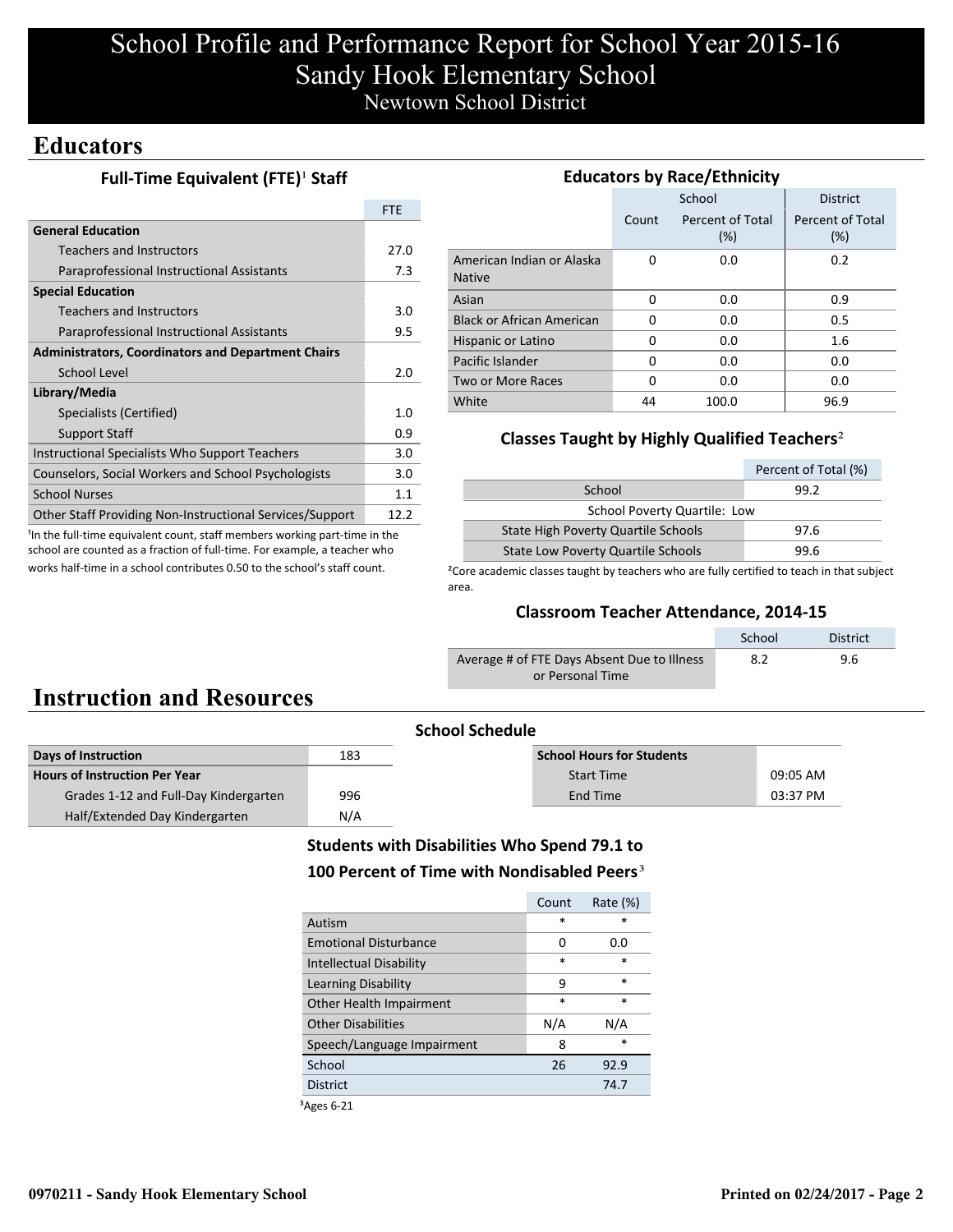## School Profile and Performance Report for School Year 2015-16 Sandy Hook Elementary School Newtown School District

## **Performance and Accountability**

#### **School Performance Index (SPI)**

A School Performance Index (SPI) is the average performance of students in a subject area (i.e., ELA, Mathematics or Science) on the state summative assessments.The SPI ranges from 0-100. An SPI is reported for all students tested in a school and for students in each individual student group. Connecticut's ultimate target for an SPI is 75.

|                                              | <b>English Language Arts(ELA)</b> |            | <b>Math</b> |            | <b>Science</b> |            |
|----------------------------------------------|-----------------------------------|------------|-------------|------------|----------------|------------|
|                                              | Count                             | <b>SPI</b> | Count       | <b>SPI</b> | Count          | <b>SPI</b> |
| American Indian or Alaska Native             | 0                                 | N/A        | 0           | N/A        | 0              | N/A        |
| Asian                                        | 9                                 | *          | 9           | *          | 0              | N/A        |
| <b>Black or African American</b>             | *                                 | $\ast$     | $\ast$      | $\ast$     | 0              | N/A        |
| Hispanic or Latino                           | 7                                 | $\ast$     | 7           | $\ast$     | 0              | N/A        |
| Native Hawaiian or Other Pacific Islander    | 0                                 | N/A        | 0           | N/A        | $\Omega$       | N/A        |
| Two or More Races                            | $\ast$                            | $\ast$     | $\ast$      | $\ast$     | $\mathbf 0$    | N/A        |
| White                                        | 111                               | 78.2       | 111         | 70.4       | 0              | N/A        |
| English Language Learners                    | 0                                 | N/A        | 0           | N/A        | 0              | N/A        |
| Non-English Language Learners                | 133                               | 77.6       | 133         | 70.4       | 0              | N/A        |
| Eligible for Free or Reduced-Price Meals     | 14                                | *          | 14          | $\ast$     | 0              | N/A        |
| Not Eligible for Free or Reduced-Price Meals | 119                               | 78.4       | 119         | 71.8       | 0              | N/A        |
| <b>Students with Disabilities</b>            | 22                                | 58.6       | 22          | 52.3       | $\Omega$       | N/A        |
| <b>Students without Disabilities</b>         | 111                               | 81.3       | 111         | 74.0       | 0              | N/A        |
| <b>High Needs</b>                            | 31                                | 63.9       | 31          | 56.4       | $\Omega$       | N/A        |
| Non-High Needs                               | 102                               | 81.7       | 102         | 74.6       | 0              | N/A        |
| School                                       | 133                               | 77.6       | 133         | 70.4       | $\mathbf{0}$   | N/A        |

### **National Assessment of Educational Progress (NAEP): Percent At or Above Proficient1**

|                        | <b>NAEP 2015</b> |         | <b>NAEP 2013</b> |  |
|------------------------|------------------|---------|------------------|--|
| <b>READING</b>         | Grade 4          | Grade 8 | Grade 12         |  |
| Connecticut            | 43%              | 43%     | 50%              |  |
| <b>National Public</b> | 35%              | 33%     | 36%              |  |
| <b>MATH</b>            | Grade 4          | Grade 8 | Grade 12         |  |
| Connecticut            | 41%              | 36%     | 32%              |  |
| <b>National Public</b> | 39%              | 32%     | 25%              |  |

<sup>1</sup>NAEP is often called the "Nation's Report Card." It is sponsored by the U.S. Department of Education. This table compares Connecticut's performance to that of national public school students. Performance standards for state assessments and NAEP are set independently. Therefore, one should not expect performance results to be the same [across Smarter Balanced and NAEP. Instead, NAEP results are meant to](http://www.sde.ct.gov/sde/lib/sde/pdf/evalresearch/ct_naep_2015_results_by_performance_level.pdf) complement other state assessment data. To view student subgroup performance on NAEP, click here.

### **Physical Fitness Tests: Students Reaching Health Standard**²

|                      | Percent of Students by Grade <sup>3</sup> (%) |      |      |      | <b>All Tested Grades</b> |          |
|----------------------|-----------------------------------------------|------|------|------|--------------------------|----------|
|                      | 4                                             | 6    | 8    | 10   | Count                    | Rate (%) |
| Sit & Reach          | 84.5                                          | N/A  | N/A  | N/A  | 71                       | 84.5     |
| Curl Up              | 90.1                                          | N/A  | N/A  | N/A  | 71                       | 90.1     |
| Push Up              | 88.7                                          | N/A  | N/A  | N/A  | 71                       | 88.7     |
| Mile Run/PACER       | 85.9                                          | N/A  | N/A  | N/A  | 71                       | 85.9     |
| All Tests - School   | 71.8                                          | N/A  | N/A  | N/A  | 71                       | 71.8     |
| All Tests - District | 73.5                                          | 78.8 | 71.5 | 71.9 |                          | 73.8     |

 $2$ The Connecticut Physical Fitness Assessment (CPFA) is administered to all students in Grades 4, 6, 8 and 10. The health-related fitness scores gathered through the CPFA should be used to educate and motivate children and their families to increase physical activity and develop lifetime fitness habits.

<sup>3</sup>Only students assessed in all four areas are included in this calculation.